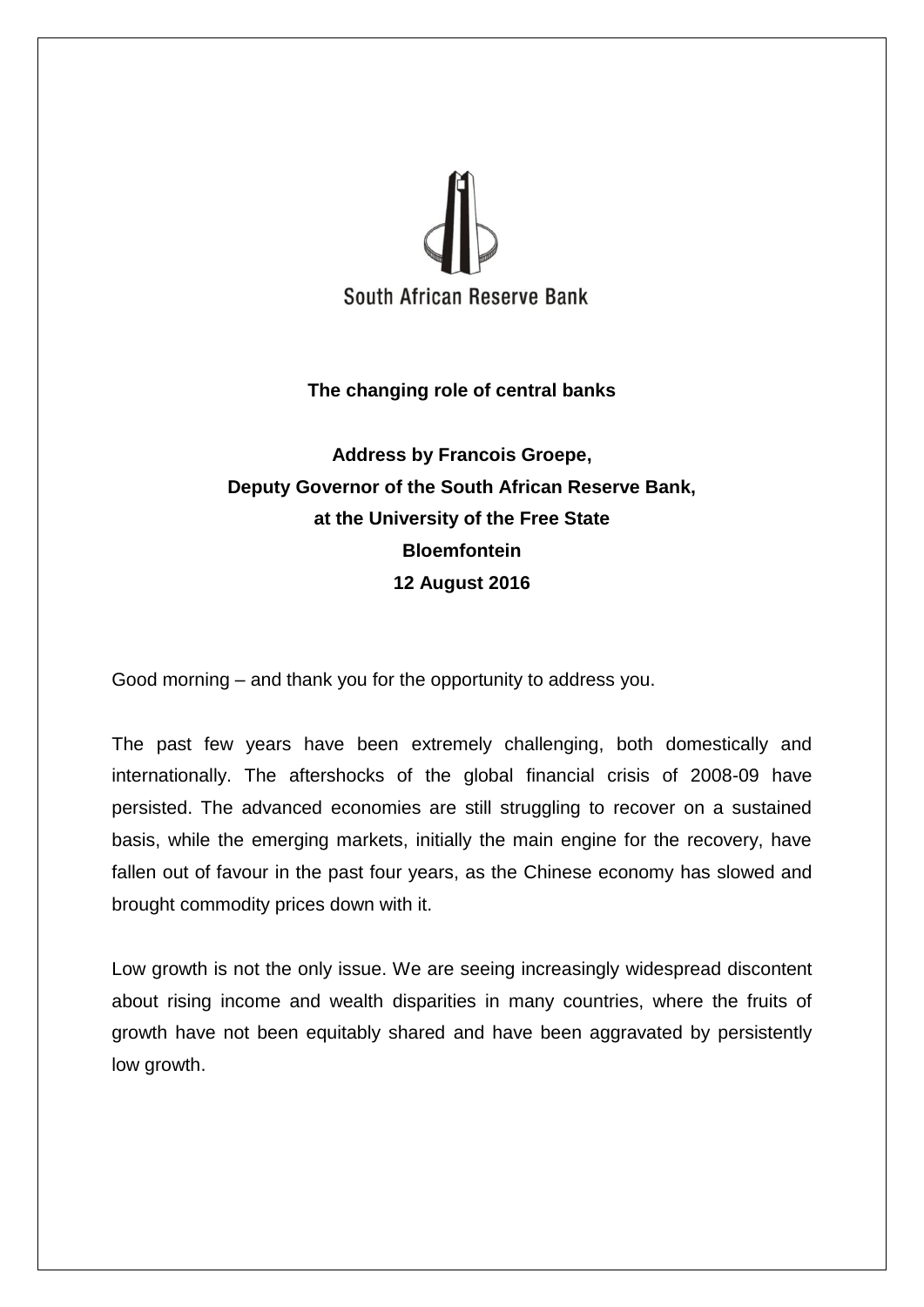The initial responses to the financial crisis involved both monetary and fiscal policy loosening. But fiscal space was eroded very soon as debt ratios rose to unsustainable levels. This placed a near impossible burden on monetary policy, which persists to this day.

Referring to the post-crisis focus on central banks, Mohamed El-Erian appropriately titled his most recent book *The only game in town*. 1 Today, I would like to highlight the role that central banks can play in the economy and, perhaps more importantly, point out the limits to what central banks can do. It is important to understand these limits because, I would argue, the biggest risk to central bank independence is the possible backlash from being unable to deliver on unreasonable expectations. Central bank mandates have expanded – perhaps appropriately so – but there are limits to what monetary policy was designed to achieve. Central banks cannot be, and should not be regarded as, 'the only game in town'.

The role of central banks has changed over time. The first central bank was established in Sweden in 1668 and had a chequered early history, from providing commercial banking services to financing a war against Denmark. Most of the early central banks were in fact initially private banks, and for this reason, a number of them (including the South African Reserve Bank) have private shareholders to this day. Over time, however, these banks evolved into official institutions, with various roles.

It is not my intention to give a historical account of the evolution of the role of central banks through the ages. Rather, I will fast-forward to the modern period and highlight the current thinking about central banks and their appropriate mandates and policies. Important to note is that the role of central banks is still evolving, so what is conventional wisdom today could well be supplanted tomorrow. Although central banks are no longer in the business of financing wars, the cost of maintaining peace and stability during periods of crisis is perhaps far higher!

**<sup>.</sup>** 1 El-Erian, M A (2016). *The only game in town. Central banks, instability and avoiding the next collapse*. New York: Random House.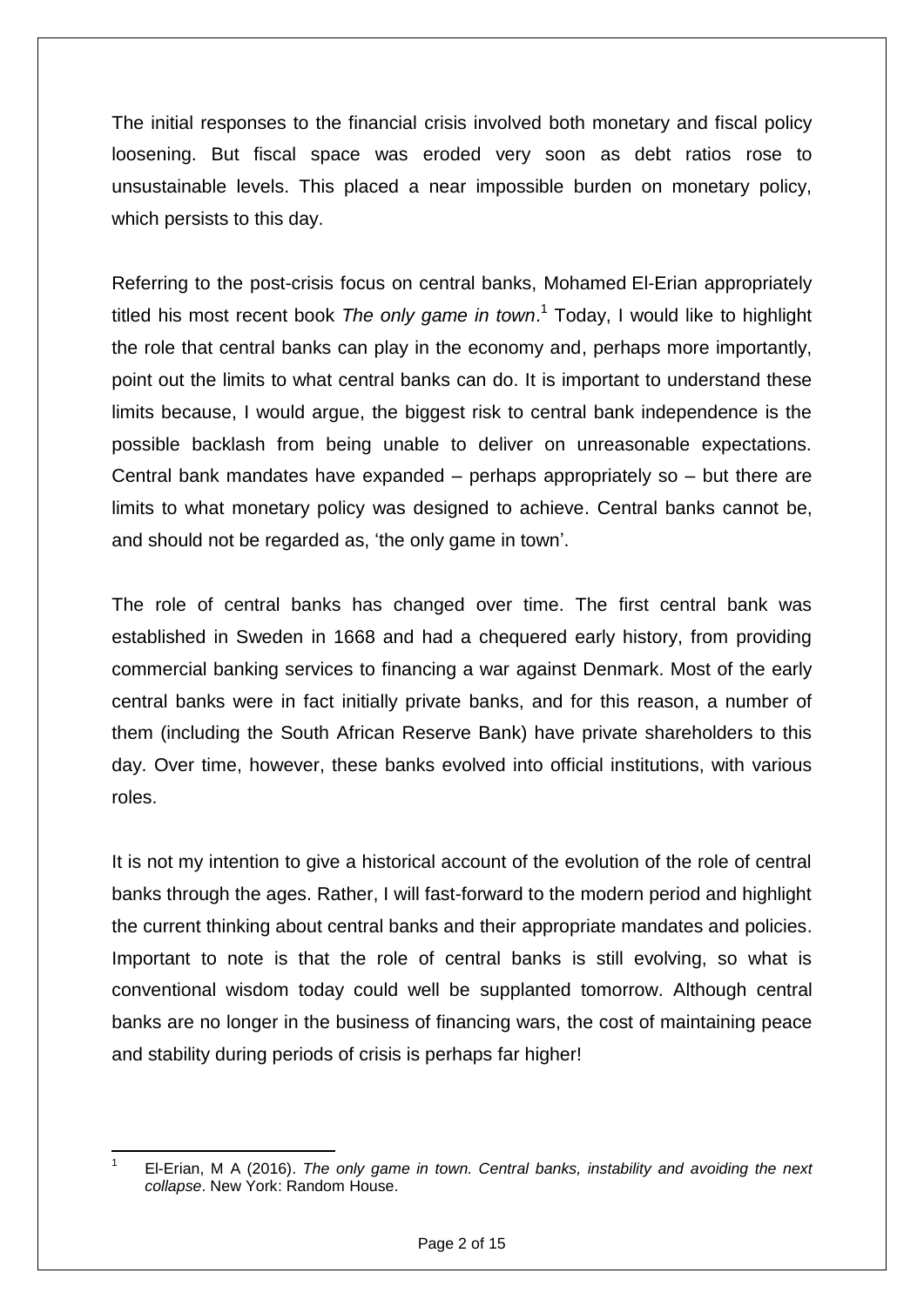Prior to the financial crisis, there were a number of generally accepted views about the role of central banks. Besides their exclusive responsibility for printing and issuing banknotes and coins, the almost unquestionable view was that a principal role of central banks should be to maintain price stability. While this opinion was generally accepted, the choice of framework was not. Before the 1990s, the focus was on intermediate targets for monetary policy, for instance money supply targets. More recently, the trend has shifted towards targeting inflation directly, generally through using an official interest rate as the policy tool. The inflation-targeting framework evolved, with the objective of monetary policy clearly specified and quantified. It is worth pointing out that the choice of framework is constrained by the nature of the exchange rate regime: in a fixed exchange rate environment, the focus is on maintaining the peg, and monetary policy is determined by the policies of the currency to which it is pegged.

It may be rightfully asked why price stability should be elevated to a policy objective. There are a number of reasons why we want to pursue stable prices. First, it makes planning investment for the future so much easier. The more unpredictable future prices are, the higher the risk premium that investors are likely to price into their decisions. Although price stability is not in itself a generator of economic growth, it is an important prerequisite for providing a sound macroeconomic basis within which growth can be achieved. Second, it is generally the case that it is the poor who are most vulnerable to the ravages of high inflation, as they are the least able to hedge against this. The only people who benefit from high inflation are those who have fixed-interest nominal debt, as the real value of the debt declines during inflationary periods. However, under these conditions, lenders are reluctant to lend at fixed rates and demand higher interest rates to be compensated for higher expected inflation. Therefore, high-inflation countries tend to have high nominal interest rates.

The more contentious issue is the impact that monetary policy can have on economic growth and employment. It is generally accepted that monetary policy can play a role in stabilising the business cycle. The concept of 'the potential rate of output growth' is central to this view. This concept refers to the maximum growth rate which an economy can sustain without generating inflationary pressures and consistent with employment at the natural rate. Potential output is determined by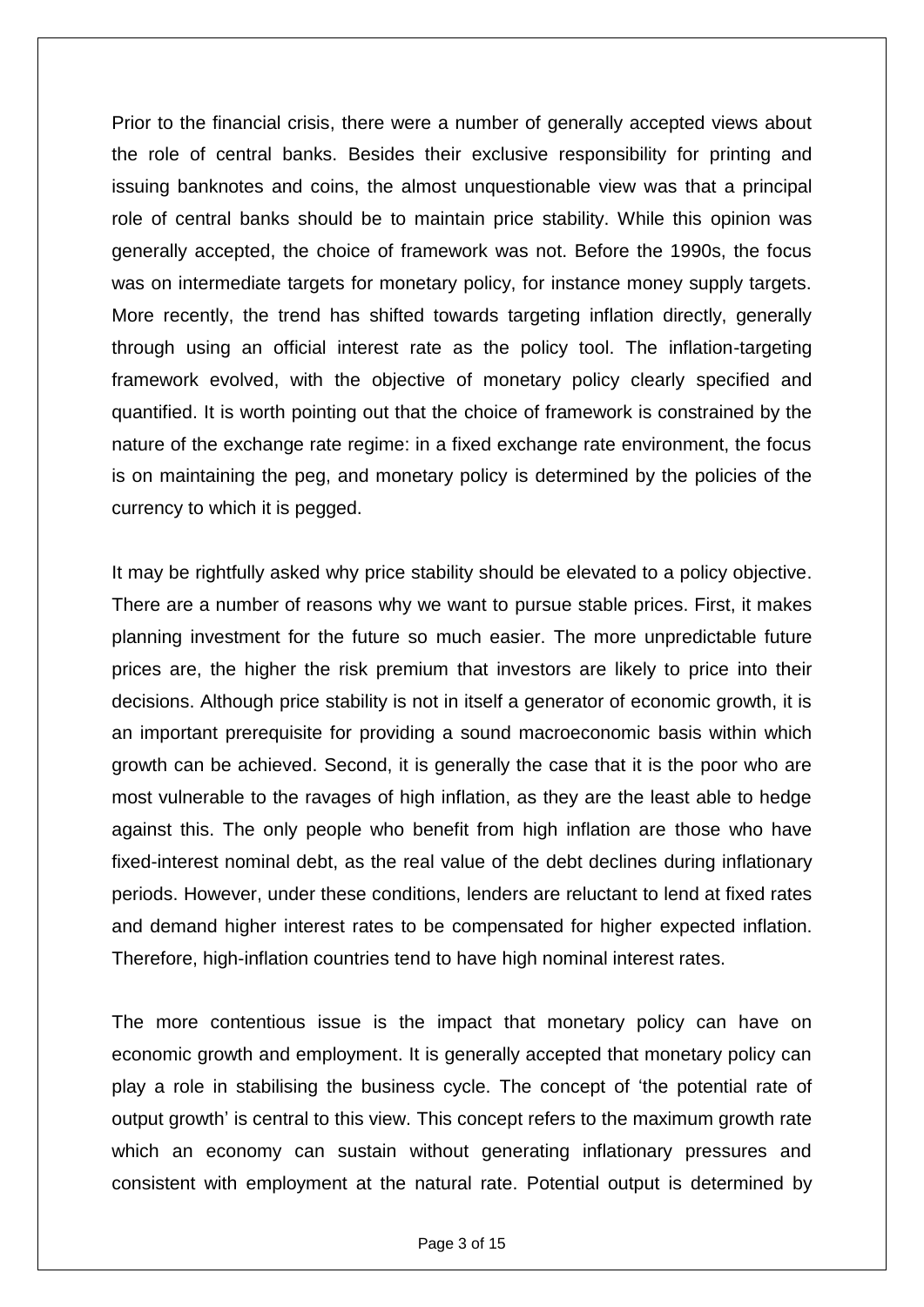structural factors in the economy, such as the availability of capital and labour, infrastructure, technology, skills levels, and trade policies. Changes to potential output are determined by changes in these factors. It follows then that if growth is above potential, there will be inflationary pressures and the role of monetary policy will be to moderate these pressures by reducing demand pressures to be consistent with price stability. We do this through raising interest rates.

The converse also holds true. When the economy is growing at levels below potential, demand is weak, as are inflation pressures, and monetary policy has room to stimulate the economy by reducing interest rates. In other words, under normal conditions, monetary policy should be conducted contra-cyclically, by boosting growth in a downturn and cooling down an overheating economy during a cyclical upturn.

The central point here is that monetary policy has little role in determining potential output. Its impact on output is cyclical. The challenge is that potential output is not observed but estimated. Although there are a number of techniques with varying levels of sophistication, these estimates are subject to a great deal of uncertainty and often vary quite considerably from one to another. This means that, while we can observe how current output changes, it is difficult to be certain at any point in time whether the potential itself has changed. This is critically important for policy purposes. For example: if cyclical growth falls below potential, then countercyclical monetary and/or fiscal policies are appropriate, but what if the current observed growth slowdown is also a reflection of a decline in potential output? This could mean that countercyclical policies would not necessarily be effective.

This issue is at the heart of the current debates about the persistence of low growth in the global economy. Some have argued that below-potential growth is a cyclical phenomenon that can be resolved through contra-cyclical macroeconomic policies by stimulating demand. However, others have warned that we are experiencing a period of secular stagnation, associated with a prolonged period of low growth and declining potential output. If this is indeed the case, it follows that the effectiveness of monetary policy in stimulating the economy will be limited. What is required under such circumstances is structural change in the economy, in order to stimulate supply.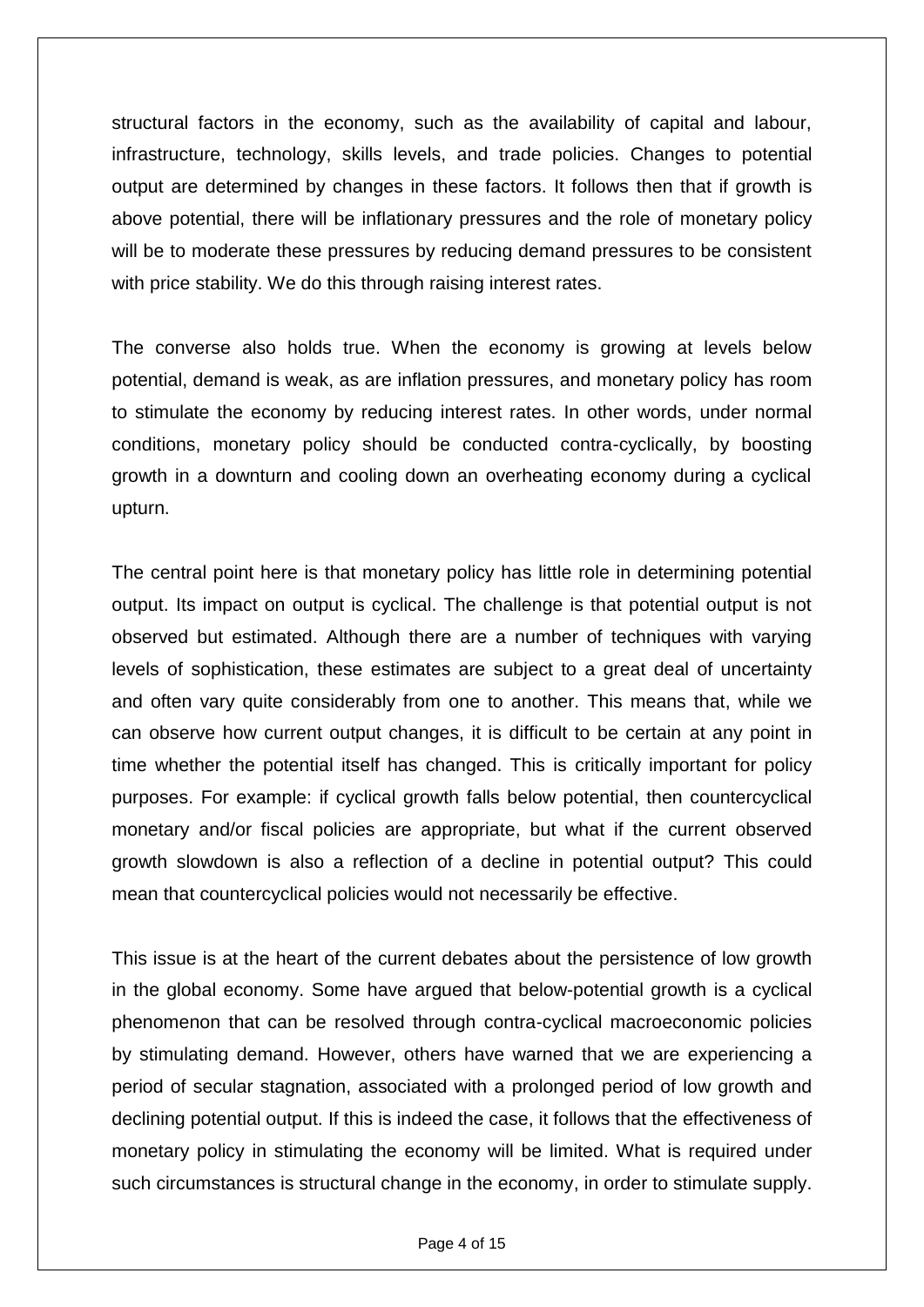Monetary policy may help to prevent deflation by underpinning demand to some extent, but it is unlikely to be the primary source of growth.

Recently, many countries have revised down their estimates of potential output growth. However, it is unclear whether these are short-term estimates or whether a prolonged period of secular stagnation is with us. Domestically, we at the South African Reserve Bank have also successively revised down our estimates of potential output, from around 3,5 per cent in 2010 to the current levels of around 1,4 per cent. We see these as an estimate of short-term potential output; our longer-term estimate is higher, when, for example, the electricity supply constraint is expected to be relieved. But the longer-term estimates remain lower than previous ones. This constrains the ability of monetary policy to stimulate cyclical growth, as the output gap - which is the difference between actual output and potential output - is not as wide as would be the case with a higher potential output. Thus, if the growth problem is structural in nature, the scope for successful monetary stimulus is limited.

When the global financial crisis struck, it was viewed as a cyclical downturn, and there was almost universal agreement on the need for stimulatory monetary and fiscal policies. While fiscal space was quickly eroded, monetary policies in the advanced economies remain highly expansionary and 'unconventional'. It used to be assumed that once interest rates reached the zero lower bound,<sup>2</sup> then monetary policy would become ineffective.<sup>3</sup> But the post-crisis period saw attempts at monetary stimulus through quantitative easing (or QE) which took various forms but in essence entailed central banks buying government or corporate bonds, thereby injecting liquidity into the system. While the US ceased its QE programme in 2014, the Bank of Japan and the European Central Bank have maintained theirs while the Bank of England recently resumed its QE programme in the wake of the UK's decision to leave the European Union. Interest rates in the advanced economies remain extremely low and in some instances in fact negative. In early 2015, both the US and the UK were expected to be the first of the advanced economies to begin

 $\frac{1}{2}$ This is when short-term nominal interest rates are at or near 0 per cent. A liquidity trap is caused and the effectiveness of monetary policy is limited.

<sup>3</sup> This is due to the existence of physical money. As interest rates fall below 0 per cent, economic agents may switch from central bank money or electronic cash to physical cash.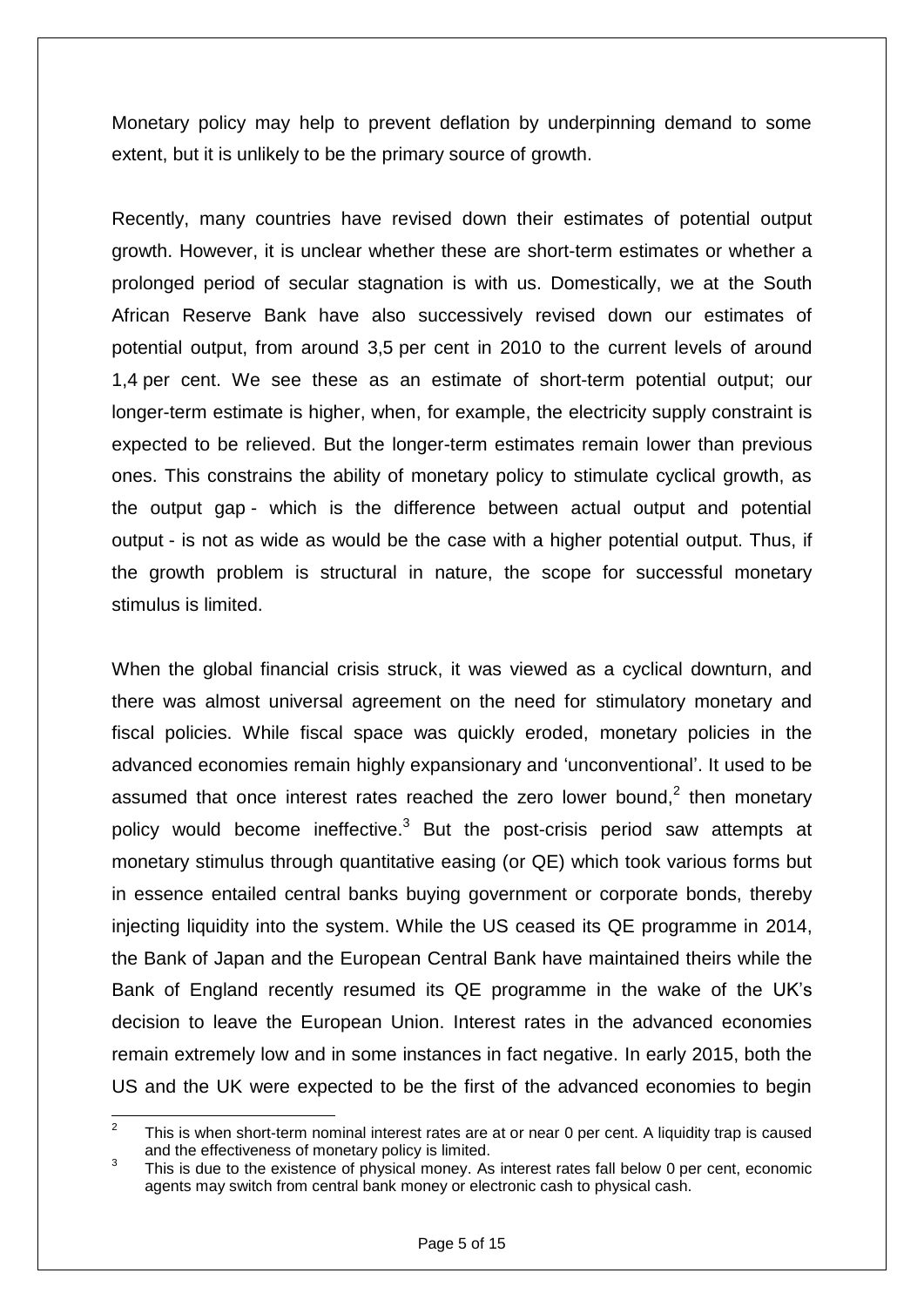raising interest rates. The US tightened policy in December 2015 but it has remained on hold since then, while the UK has recently reduced rates further. Unfortunately, this highly expansionary monetary policy environment has not generated the growth that was hoped for, but it can be argued that it prevented the immediate situation from getting worse.

I should note that there are potential negative effects from very low or indeed negative interest rates, not least of which is that they create problems for defined-benefit pension funds which have to provide cover for ageing populations while many of these funds face the risk of underfunding. The amount of government debt trading at negative yields has increased significantly since the beginning of the year. Pension funds are therefore forced to search for higher yields and, almost by definition, they move their funds to more risky investment categories and jurisdictions. This is a potential time bomb waiting to explode, far more serious than the concerns over the potential inflation risks of ultra-loose monetary policy. In fact, inflation is not currently a concern in the advanced economies, and in some instances the concern is that inflation is too low.

The situation in emerging markets and developing economies is more complicated, particularly in those that are currently facing rising inflation and slowing or low growth. These inflation pressures have typically been driven by weakening exchange rates in response to declining commodity prices - and not by excess demand where monetary policy is most effective. This is the case in South Africa at the moment. Our economic growth outlook is weak following the contraction in the first quarter of this year. The South African Reserve Bank forecasts 0 per cent growth this year and below-trend growth of just 1,1 per cent and 1,5 per cent in 2017 and 2018, respectively. At the same time, inflation is outside our target range of 3 - 6 per cent and is expected to remain outside the range until the third quarter of 2017. However, demand pressures are weak while inflation is driven primarily by supply-side factors, including drought-induced food price increases, a relatively depreciated currency, and administered prices.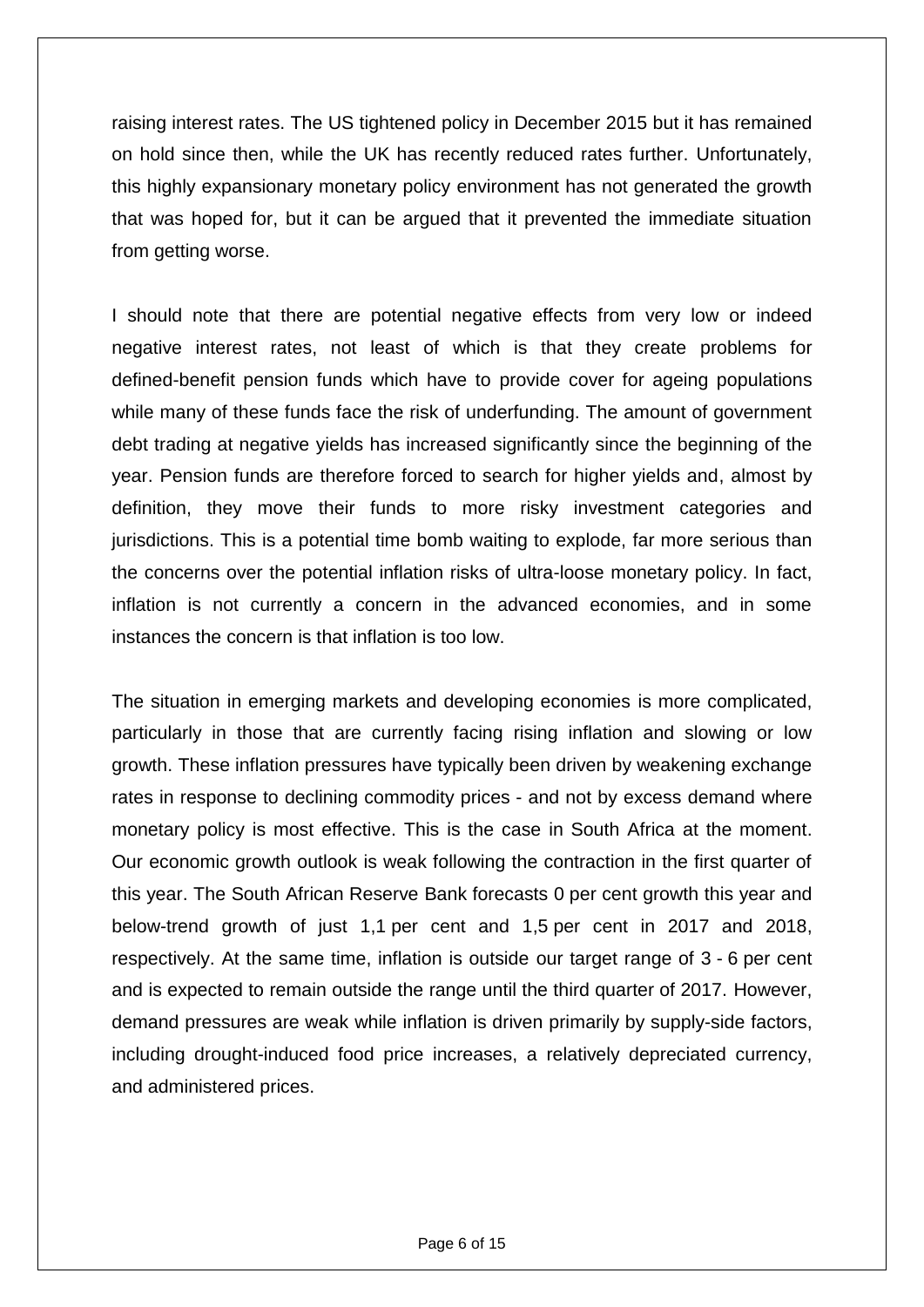None of this means that monetary policy should not be used under such circumstances. We know there is nothing we can do about the impact or first-round effects of these supply-side shocks. We try to look through these effects and focus on the second-round effects, where higher prices feed into higher generalised inflation and higher wage settlements. If we ignore these pressures, inflation expectations are likely to rise. And if wage negotiators and price setters believe that inflation will accelerate, they will adjust wages and prices accordingly, and in so doing bring about a self-fulfilling prophecy.

This scenario of high inflation and low growth creates a dilemma for monetary policy. The tightening of monetary policy could have a negative impact on the already weak economy, but failure to act could cause inflation expectations to become unhinged and ultimately undermine inflation. It is a difficult balancing act. Since January 2014, we have been in a gradual tightening cycle, with a cumulative increase of 200 basis points since then, the most recent a 25 basis point increase in March. The moderate nature of the tightening cycle is due to our concern over the growth outlook; the tightening would have been more aggressive had the economy been more buoyant. Furthermore, real interest rates remain relatively low, implying an accommodative monetary policy stance despite the tightening.

But central banking is not only about monetary policy. Since the global financial crisis, the mandates of central banks have expanded, particularly with respect to financial stability. Prior to the crisis, many central banks had an implicit mandate, or no mandate at all, in this regard. In South Africa, for example, although the South African Reserve Bank had explicit responsibility for regulating and supervising individual banks (micro-prudential policy), it did not have an explicit mandate to ensure the stability of the financial system as a whole. By way of an example, excessive price increases or bubbles in asset markets, including the housing market – particularly if financed by excessive leverage or borrowing against these assets – could pose a risk to the financial system at large should the prices of these assets collapse.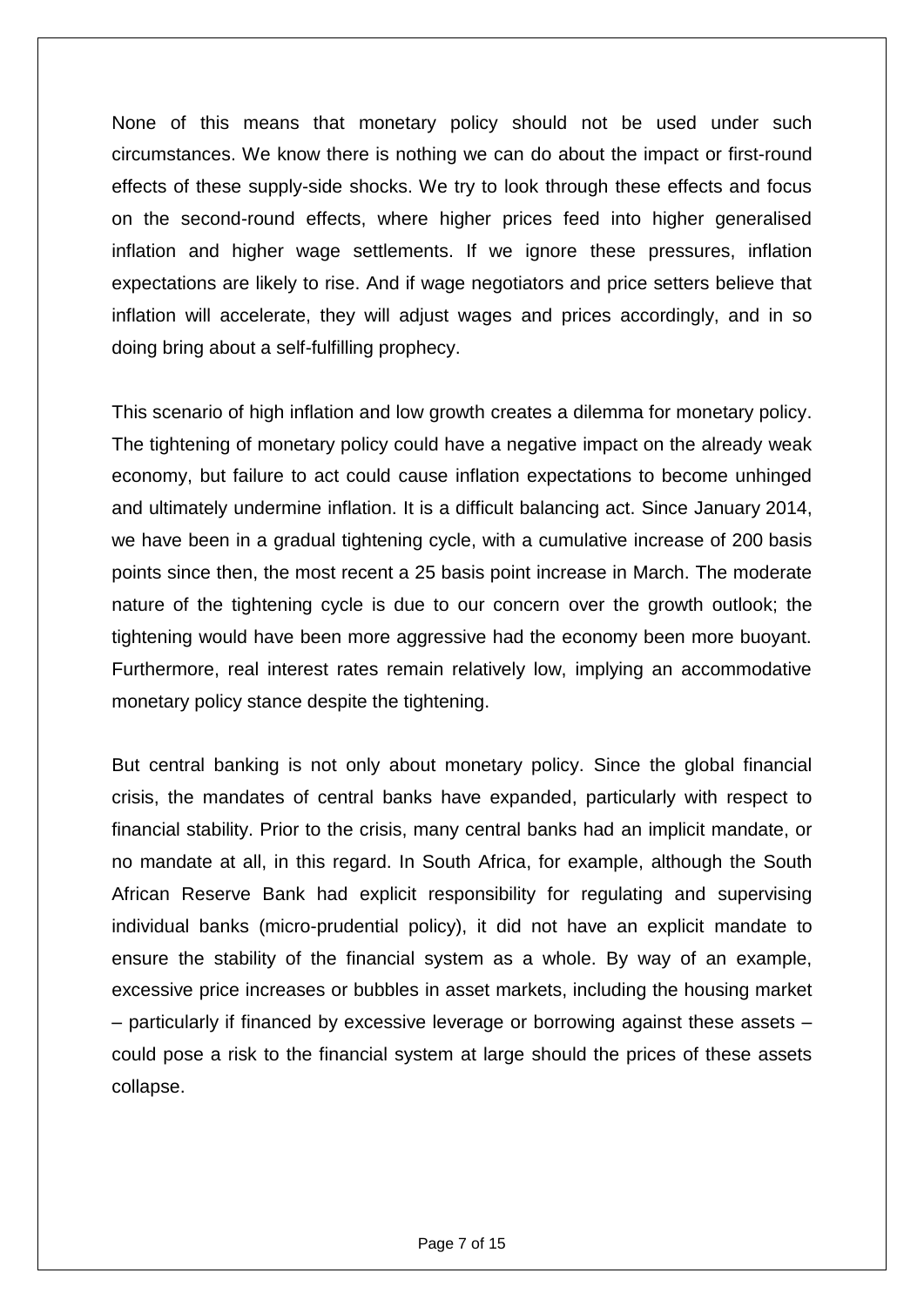Prior to the global financial crisis, conventional wisdom dictated that there was not much that central banks could do to cool down overheating asset markets. Indeed, many - including Federal Reserve Bank Chairman Alan Greenspan - argued that there was no reason why central banks were better placed to recognise asset price bubbles - and that the best they could do was to clean up after things had already fallen apart. The predominant view at the time was that things were unlikely to fall apart.

There were, of course, dissenting voices, notably at the Bank for International Settlements, who argued that central banks should not have a narrow focus on inflation only and should rather lean against this excessive leverage with higher interest rates, focusing on the financial cycle, which is usually longer than the business cycle. This would have implied higher interest rates than those prevailing before the crisis, despite the low inflation environment.

History shows that these dissenting voices were correct; current conventional wisdom prescribes that financial stability should be an explicit focus of central bank policy. There are disagreements, however, about where this responsibility should lie and what instruments should be used. Some argue that it should be part of monetary policy and that interest rate settings should take the financial cycle into consideration. Others argue that monetary policy should remain focused on inflation and that the task of financial stability should be given to a separate committee, although it is not self-evident whether this separate committee should be housed within the central bank or outside the central bank in a separate institution, as is the case in Sweden.

In South Africa, we have adopted a position similar to that of the Bank of England, where the responsibility for financial stability is given to the central bank overseen by a financial stability committee. This committee considers the stability of the financial system more broadly, rather than regulating and supervising individual banks. The latter remains the job of the Bank Supervision Department at the South African Reserve Bank, which is transforming into a Prudential Authority in terms of the Financial Sector Regulation Bill (FSR Bill) currently before Parliament.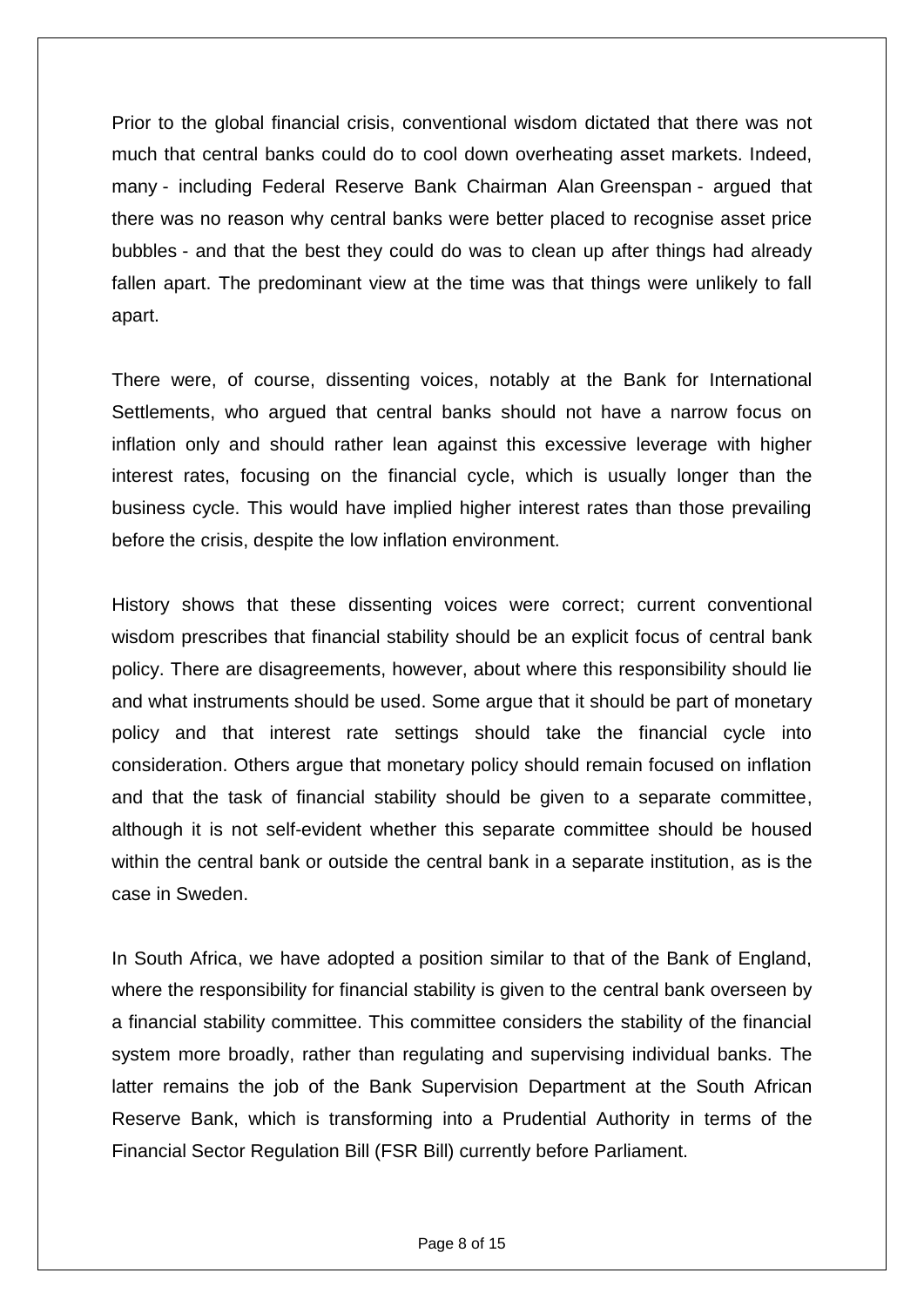The promulgation of the FSR Bill will make the Bank's responsibility for financial stability explicit. The Bill sets the provisions that will give effect to the Bank's financial stability mandate. The Bank will be responsible for protecting and enhancing financial stability, and for maintaining or restoring financial stability if a systemic event has occurred or is imminent. In monitoring the strengths and weaknesses of the financial system, as well as any risks to financial stability, the Bank will be expected to advise the financial sector regulators and other agencies of the steps required to mitigate risks to financial stability. The FSR Bill also requires the Bank to publish its assessment of the stability of the financial system at least every six months in the *Financial Stability Review*, which is to be submitted to the Minister of Finance and the Financial Stability Oversight Committee.

Once the FSR Bill is promulgated, the Prudential Authority will regulate individual banks and insurance companies while the Financial Services Board, previously responsible for overseeing the entire insurance sector and other non-banks, will assume responsibility for market conduct within the banking and wider financial sector. So while monetary policy, macro-prudential policy and micro-prudential policy are all separate functions of the Bank, their coordination is facilitated by them being housed within the same institution, with some degree of overlapping membership.

But we could ask whether the central bank has a wider role to play in the economy, particularly within emerging markets. We are often asked why the South African Reserve Bank does not get involved with direct lending or development finance, be it to industry or the agricultural sector, and whether we should not be more involved in promoting financial inclusion.

Theoretically, there is no reason why central banks cannot perform wider functions. Generally, apart from the functions I have outlined above, central banks have the important role of being responsible for issuing currency. Furthermore, in South Africa, the banking sector plays a prominent role in the national payment system, which facilitates the settlement of millions of transactions every day; the total value of transactions settled in the 12 months to March through the Bank's SAMOS<sup>4</sup> system

 $\frac{1}{4}$ South African Multiple Option Settlement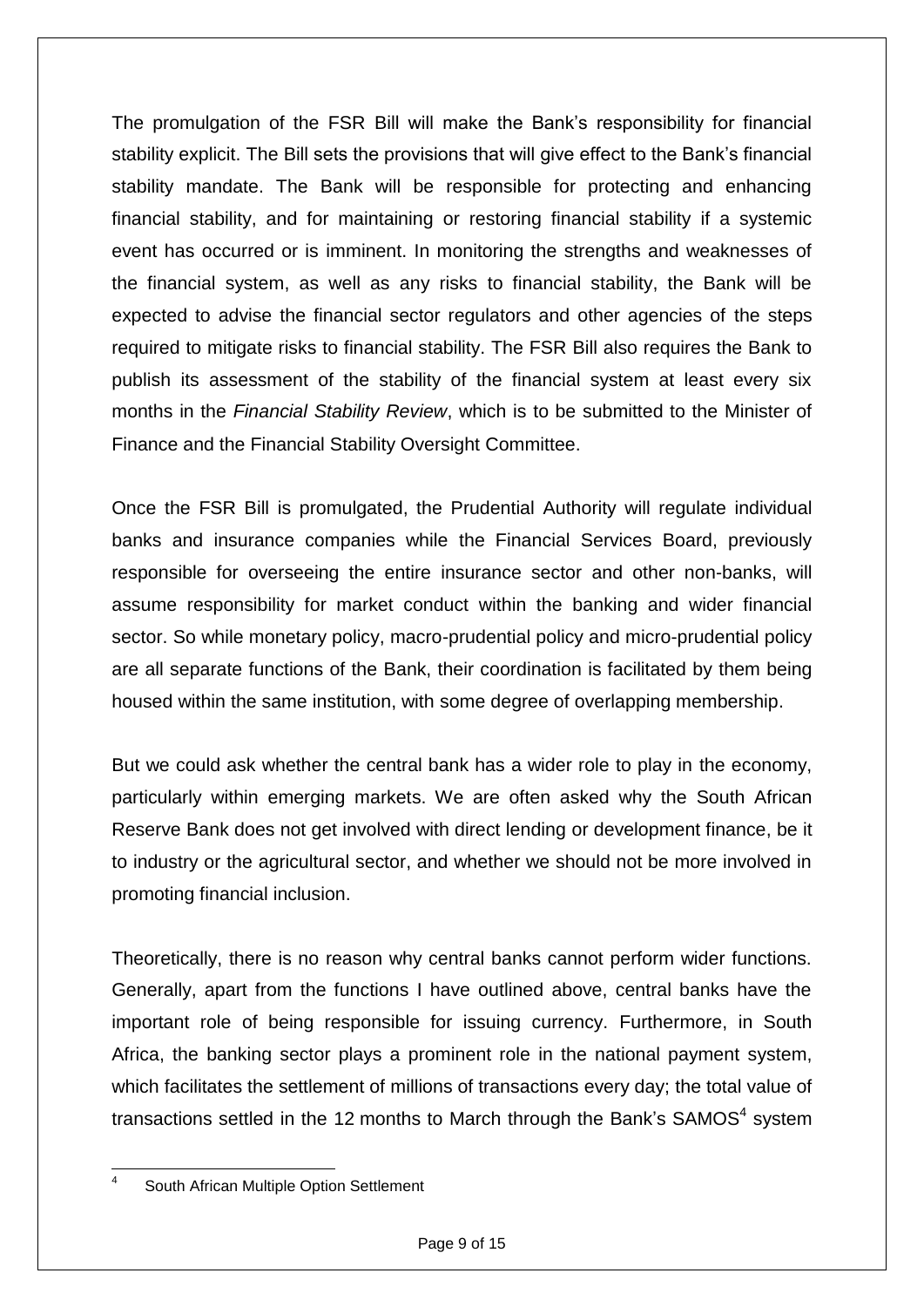amounted to R123,9 trillion. We take for granted simple things like credit card or other card transactions that are settled immediately. This requires a significant infrastructure, and the South African Reserve Bank ensures that the rules are applied. At a regional level, we have played an important role in extending this infrastructure and expertise to a number of countries in sub-Saharan Africa, which in turn helps to facilitate intra-regional trade and promotes financial inclusion by helping communities access financial services.

In some countries, central banks play a prominent role in the allocation of credit to various sectors. For example, the Nigerian central bank plays an important role in directing credit to the agricultural sector, and in South Korea the central bank decides how much credit banks should extend to small and medium enterprises. Whether such functions should indeed be performed by a central bank is often dependent on the nature of the financial system, its level of sophistication, and the existence of other institutions that are focused on extending credit to other sectors.

In South Africa, we have a number of public sector institutions that are focused on extending credit to different sectors. These include the Industrial Development Corporation, the Development Bank of Southern Africa, the Land Bank, and a number of institutions that specialise in lending to small businesses. These functions could theoretically be performed by the central bank as a separate function, but there is no clear advantage to this - unless there were scarce skills in the economy and/or a lack of resources that would make a good operational argument for this. In many developing economies, there may be a lack of skills, and combining these diverse functions into one institution may be helpful from the perspective of achieving economies of scale.

But even if it were the case that the South African Reserve Bank granted loans to the agricultural sector or small businesses, these loans would not be financed by 'printing money'. Rather, such an arrangement would disburse funds raised in the money and capital markets at competitive rates, or it would be funded by grants from government and/or multilateral organisations. There is no reason why the Bank would necessarily have the advantage of assessing the needs of these sectors, as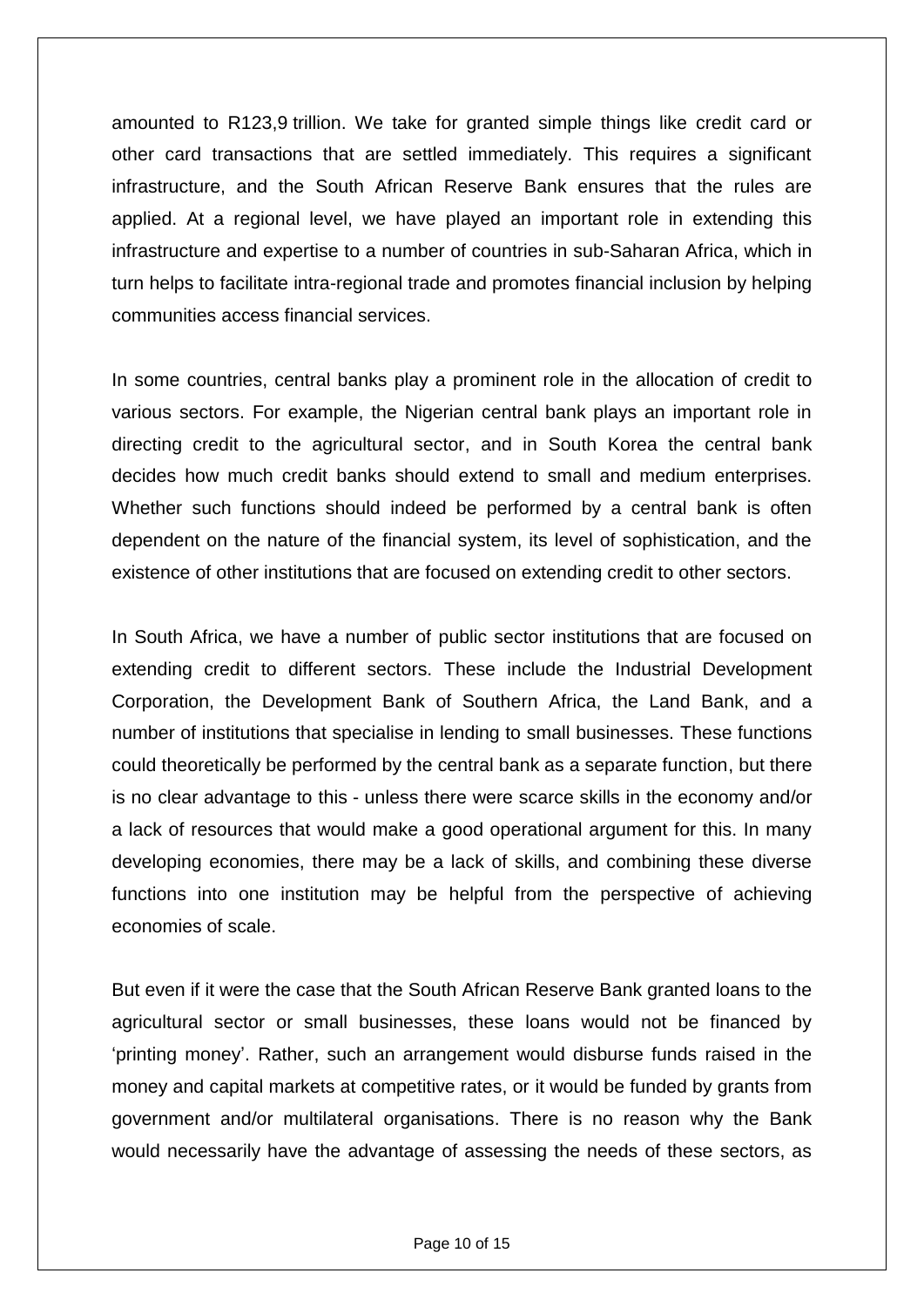opposed to the specialised institutions that focus on these sectors, or have the necessary expertise to do so.

In developing economies, central banks often have a role in promoting financial inclusion. This is, however, a particularly challenging area of policy formulation and one that means different things to different people. At a superficial level, financial inclusion is often simply seen as having access to a bank account and consequently to the national payment system. Mobile banking has brought banking services to the rural areas in a number of African countries. In South Africa, the low-cost Mzansi accounts have given easy and cheap access to rudimentary banking services to a broader segment of the population.

I would, however, argue that financial inclusion entails much more than this and that, from a political economy perspective, it is a complex matter, particularly due to the broad range of opinions on how best to achieve this policy objective. There is, however, broad consensus that financial inclusion should extend to include access to loans, transactional banking, and risk products and services.<sup>5</sup>

Financial inclusion should not mean irresponsible or reckless lending to people who cannot afford it. After all, it was the unfettered provision of cheap loans to people who could not afford them, or the so-called sub-prime lending, that largely triggered the global financial crisis.

Typically, banks grant loans on the basis of some security provided by the borrower. Often, this entails fixed property. But in a country like South Africa, with a highly skewed distribution of income and wealth, the ability to provide such security is beyond the reach of a significant proportion of the population. It becomes even more complicated when we consider rural communities and communal forms of land ownership which is not conducive for providing surety for loans.

As the sub-prime crisis in the US has illustrated: while lending to disadvantaged communities may be a noble cause, there are dangers to excessive lending,

<sup>—&</sup>lt;br>5 In this regard, I prefer the term 'financial deepening' over 'financial inclusion' for the reasons stated above; the former is a much broader concept.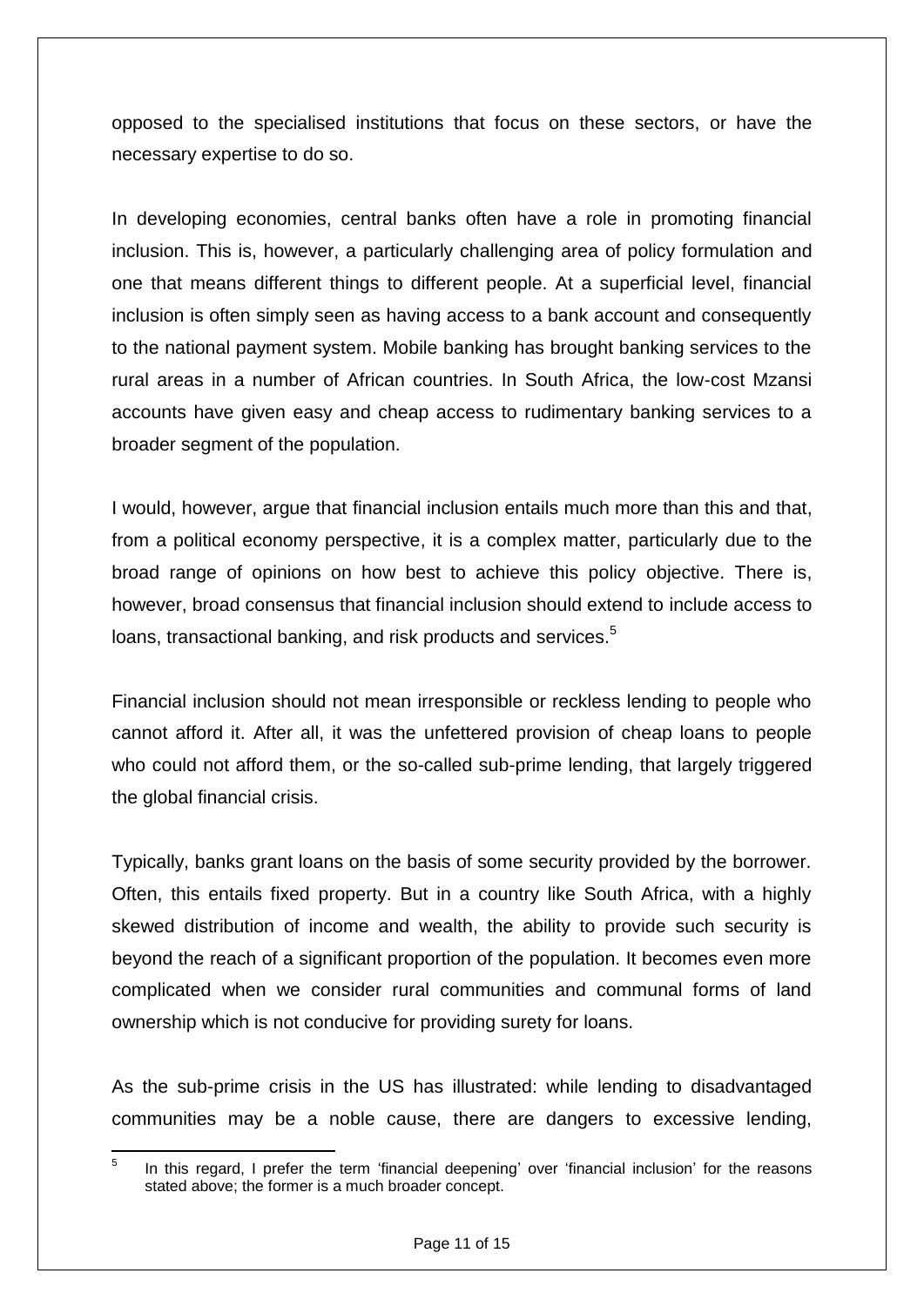particularly when such lending is simply financing consumption. In South Africa, we experienced extremely strong growth in unsecured lending between 2009 and 2013, some of which was to lower-income groups previously excluded from formal sector borrowing and some of which may yet come to manifest itself in higher levels of non-performing loans - although it is the view of the South African Reserve Bank that our banks have sufficient capital buffers to absorb any such increases.

Access to unsecured loans has meant that lower-income groups could avoid having to borrow from ruthless informal money-lenders at exorbitant rates of interest. But it has not solved the problem of over-indebtedness of the poor and its social consequences. In numerous instances, large portions of earnings were paid over to lenders (both formal and informal), often in terms of court orders, leaving wage earners with very little to live on.

There were also concerns that this form of lending and its rapid expansion posed a systemic risk to the financial sector and broader financial system. However, unsecured lending was a fairly small portion of total bank lending. Nevertheless, at a micro-prudential level, the Bank Supervision Department of the South African Reserve Bank kept a close eye on these forms of loans - and although one significant player in the field, African Bank, did collapse, its failure cannot be solely attributed to its provision of unsecured lending. The role of the central bank in this instance was not to decide who the beneficiaries of bank loans should be or how much should be lent; the role of the central bank was to ensure that commercial banks in general maintained adequate capital and made appropriate provisioning for risk.

The African Bank episode did illustrate the danger of talking about the need for financial inclusion in a glibly manner. Banks have often been criticised for not extending lending to the poorer segments of society, but when they did, they were criticised in some quarters for 'reckless lending' and for facilitating the accumulation of excessive debt. While increasing financial inclusion is a laudable and important goal, a fine balance needs to be struck between protecting consumers from exploitation and extending credit in such a manner that the stability and soundness of the financial system as a whole is not undermined. The market conduct regulators,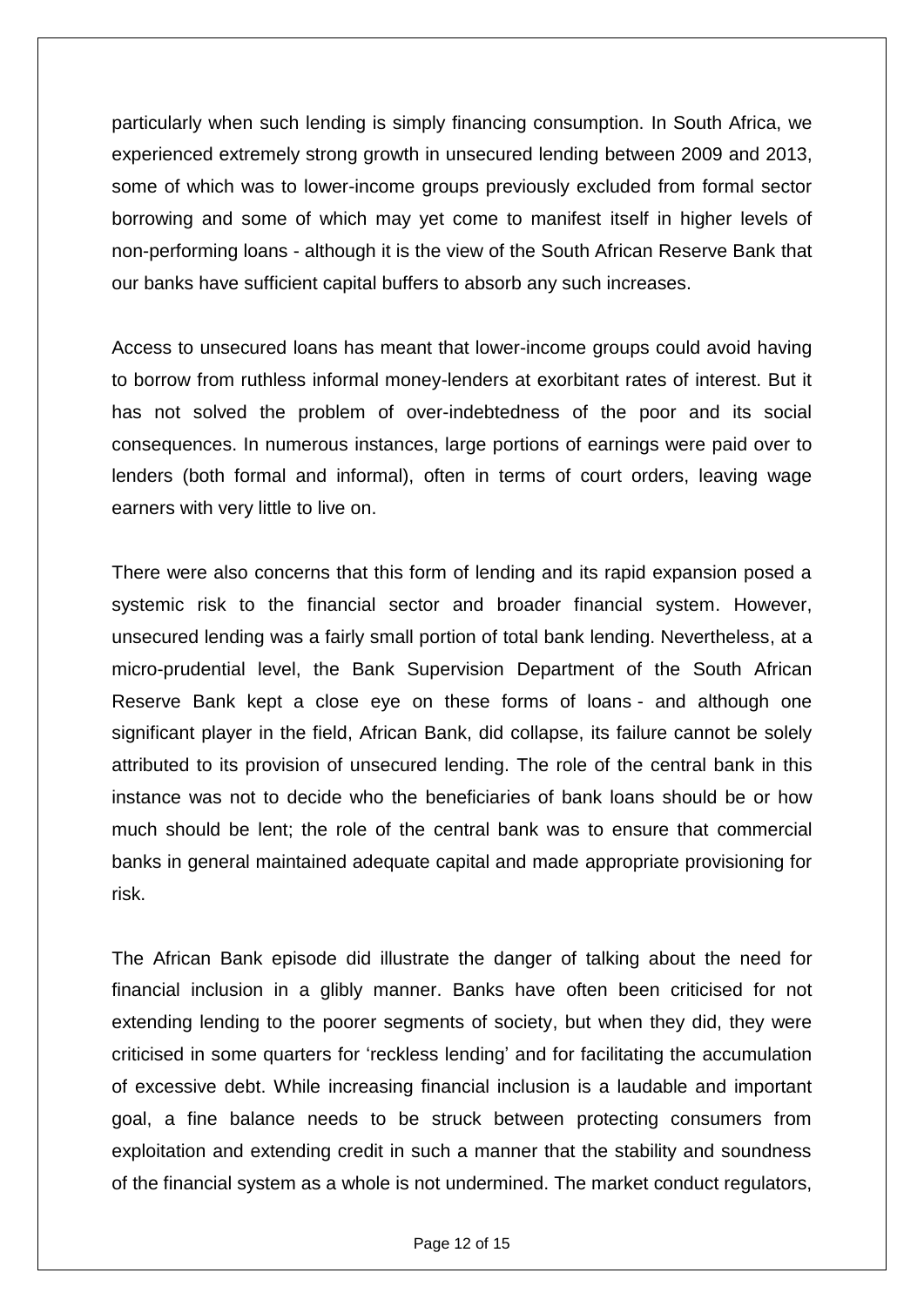including the National Credit Regulator and the Financial Services Board, are responsible for preventing reckless lending, and the role of the South African Reserve Bank in the context of promoting financial inclusion is to ensure the stability of banks and the financial system.

There is a view that giving too much discretion to central banks in some of the areas I have highlighted could politicise the central bank unduly. This brings us to the issue of central bank independence. The main argument for independence is that it minimises the politicisation of monetary policy decision-making and avoids what is known as the 'political interest rate cycle'. This refers to the incentive of politicians to lower interest rates in advance of elections. The argument is that an operationally independent central bank does not have to bow to such pressures.

That is not to say that central banks are not pressurised by political and other elements in society to act in a particular way, and monetary policy in South Africa has not been without its domestic critics and political economy challenges. The monetary policy framework has been criticised, and, not surprisingly, opposition has tended to intensify during the upward phases of the interest rate cycle. But the South African Reserve Bank has been able to resist such pressures, as its operational independence is entrenched in the Constitution. The inflation-targeting framework lends itself well to the separation of goal and instrument independence: generally, central banks do not have goal independence as the target is usually, but not always, set by government, but, in order to prevent the so-called 'political interest rate cycle', central banks do have instrument and operational independence to pursue the mandate given to them.

However, the global crisis has created challenges for central banks that could undermine this seemingly comfortable insulation from the political arena. The expanded mandate of financial stability in itself may have implications for their independence, while the other possible objectives - such as financial inclusion and direct finance - imply political decisions being made by unelected officials.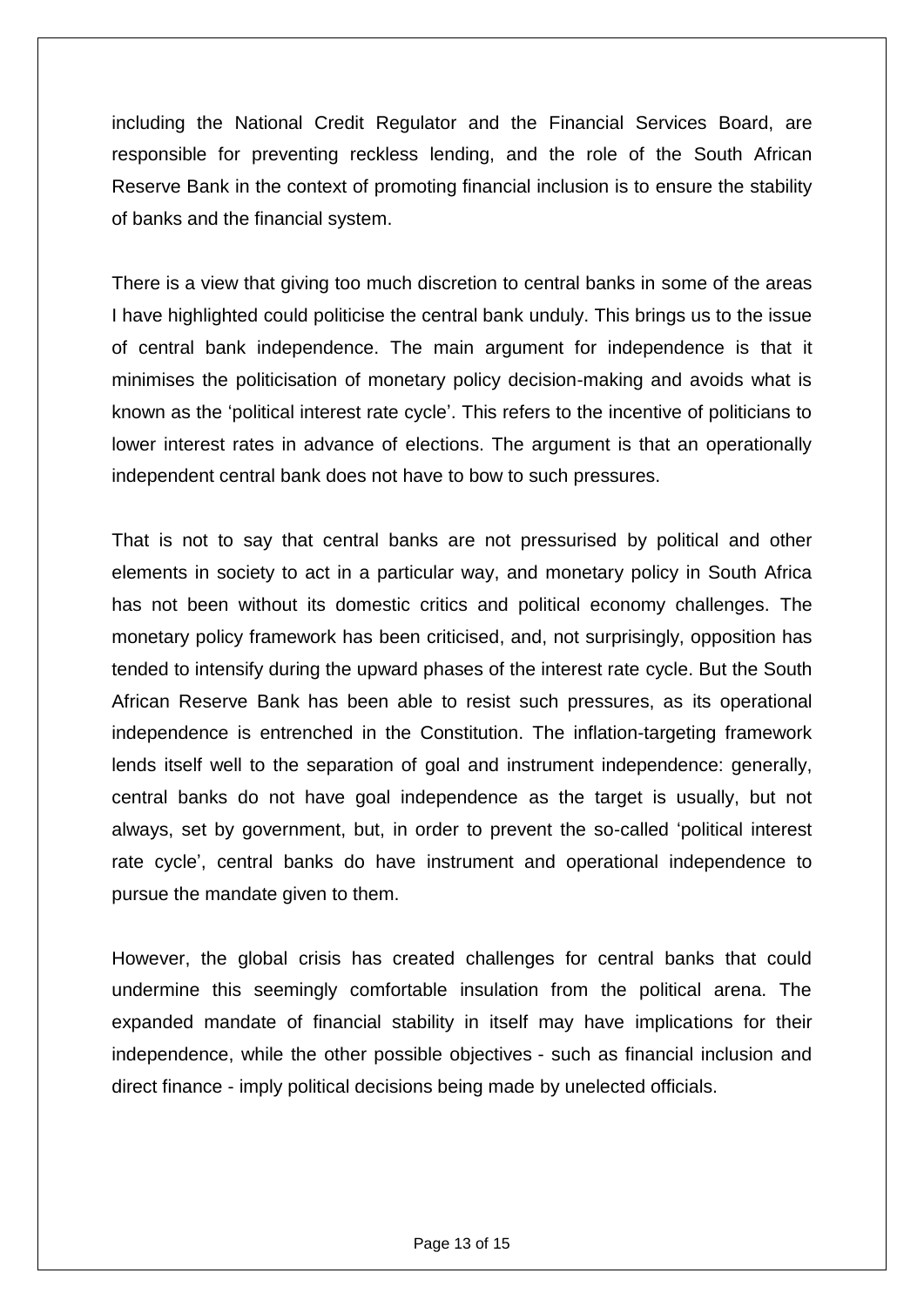Compared to financial stability decisions, decisions on monetary policy, while not easy, are more straightforward and better understood by the public. They usually involve the use of one tool, namely the interest rate, and there is a clear objective. The financial stability mandate is more complicated, as it is a shared responsibility. It generally involves government in crisis resolution, particularly when public funds are involved, and the policy tools are more directed at particular sectors; it may therefore be more politically sensitive as the distributional impacts are more apparent than in the case of monetary policy. Furthermore, as has been argued in a paper published by the International Monetary Fund, financial stability is difficult to measure but financial stability crises are evident, so policy failures are observable, unlike successes. As has been noted in the IMF paper, 'central banks would find it difficult (even *ex post facto*) to defend potentially unpopular measures, precisely because they succeeded in maintaining financial stability'.<sup>6</sup> Whichever failures may be perceived on the financial stability front have the potential to undermine monetary policy independence through a general loss of credibility of the central bank.

In conclusion, we are living in challenging times. Central banks are called on to do more and more, and are still called on to provide solutions to the low-growth environment we find ourselves in. But, as I have argued, although central banks play an important role in the economy and society at large, there are limits to what they can do - and these limits are not always well understood. Mohamed El-Erian argues that while we should give central banks due credit, their effectiveness is waning given the limited number of tools available to them. He argues that the world has come to a critical junction, and faces a choice of two roads. One road 'involves a restoration of high-inclusive growth that creates jobs, reduces the risk of financial instability, and counters excessive inequality. It is a path that also lowers political tensions, eases corporate governance dysfunction, and holds the hope of defusing some of the world's geopolitical threats. The other road is one of even lower growth, persistently high unemployment, and still worsening inequality. It is a road that

<sup>-&</sup>lt;br>6 Bayoumi, T et al. (April 2014): *Monetary policy in the new normal*. International Monetary Fund Staff Discussion Note.